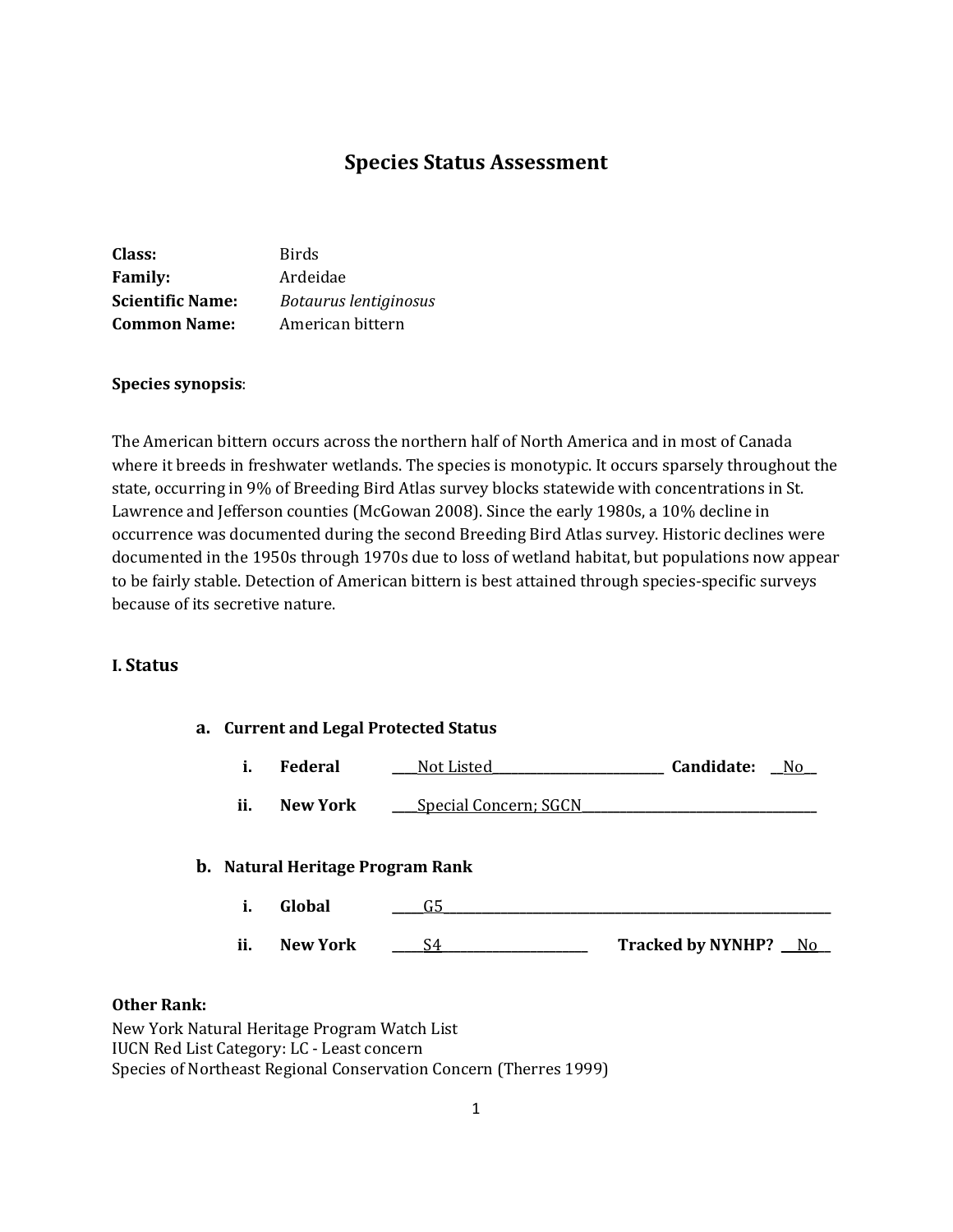# **Status Discussion:**

American bittern is an uncommon breeder in New York. Stoner (1998) referred to it as "declining." It is uncommon but regular along New York's coastline in winter and rare inland. It is listed as Endangered in CT, MA, and PA, and Threatened in NJ. It is not listed in NH or VT.

## **II. Abundance and Distribution Trends**

- **a. North America**
	- **i. Abundance**
	- **\_\_**X**\_\_ declining \_\_\_\_\_increasing \_\_\_\_\_stable \_\_\_\_\_unknown**
	- **ii. Distribution:**

**\_\_**X**\_\_ declining \_\_\_\_\_increasing \_\_\_\_\_stable \_\_\_\_\_unknown**

**Time frame considered: \_\_**1966-89 BBS showed significant -2.4% annually**\_\_**

### **b. Regional**

| i. Abundance                                                            |           |                |
|-------------------------------------------------------------------------|-----------|----------------|
| $\frac{1}{2}$ declining $\frac{X}{X}$ increasing                        |           | stable unknown |
| ii. Distribution:                                                       |           |                |
| $\frac{1}{\sqrt{1-x^2}}$ declining $\frac{X}{X}$ increasing             |           | stable unknown |
| <b>Regional Unit Considered:</b> Eastern BBS: increase by 2.1% annually |           |                |
| Time frame considered:                                                  | 1999-2009 |                |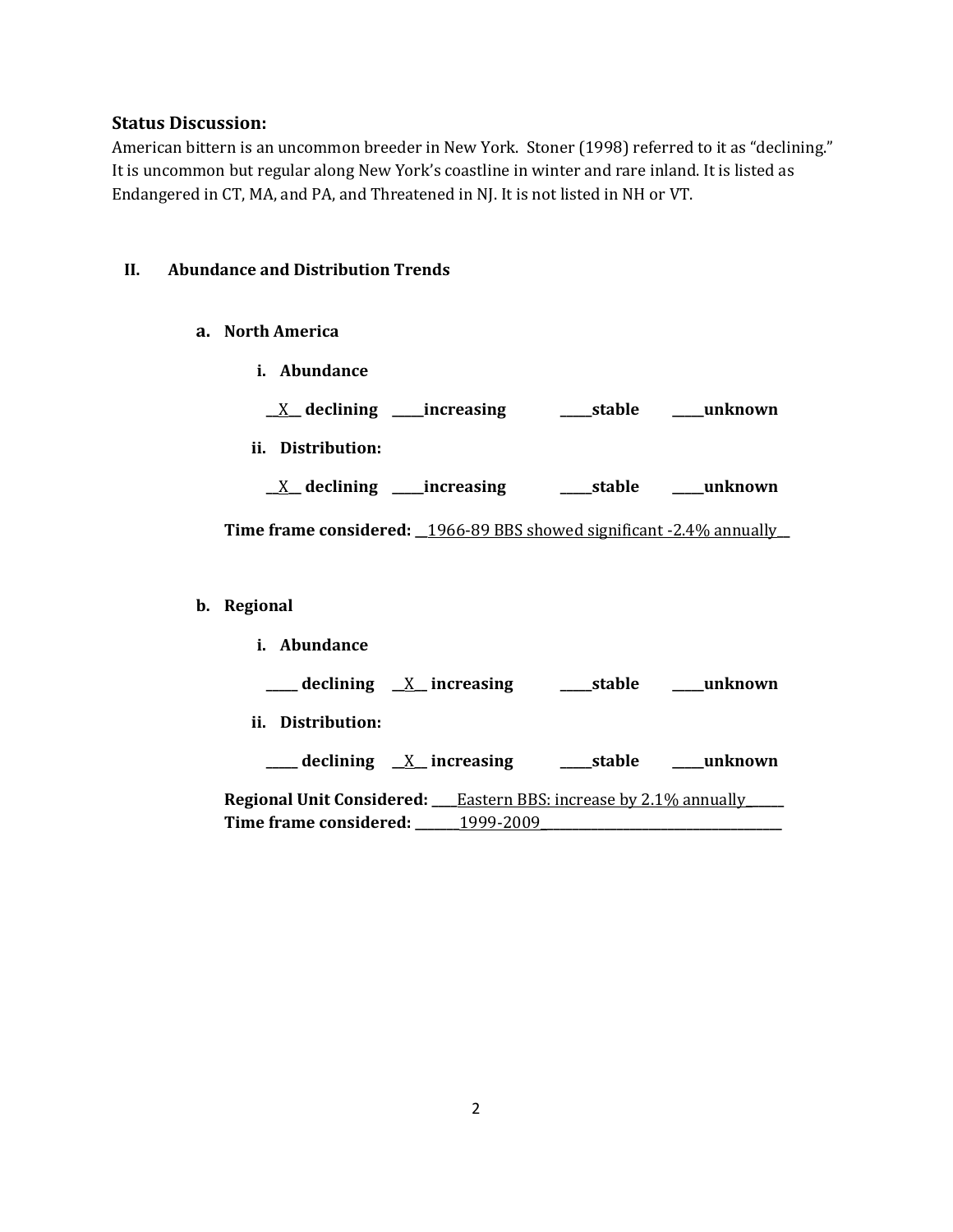**c. Adjacent States and Provinces**

| <b>CONNECTICUT</b>                                                                              |  |  |
|-------------------------------------------------------------------------------------------------|--|--|
| i. Abundance<br>ii. Distribution:                                                               |  |  |
| ___ declining ____increasing ____________stable ________________________________                |  |  |
| Time frame considered: <u>One confirmed breeding event in last decade</u>                       |  |  |
| MASSACHUSETTS Not Present Not also No data No.                                                  |  |  |
| i. Abundance<br><u>X</u> declining ____increasing ______stable ____unknown<br>ii. Distribution: |  |  |
| Time frame considered: 1999-2009                                                                |  |  |
|                                                                                                 |  |  |
| <b>NEW JERSEY</b>                                                                               |  |  |
| i. Abundance<br><u>X</u> declining ____increasing ______stable ____unknown<br>ii. Distribution: |  |  |
|                                                                                                 |  |  |
| Time frame considered: Since 1970s                                                              |  |  |

Listing status: <u>Breeding: Endangered; Non-breeding: Special Concern</u> SGCN? <u>Yes</u>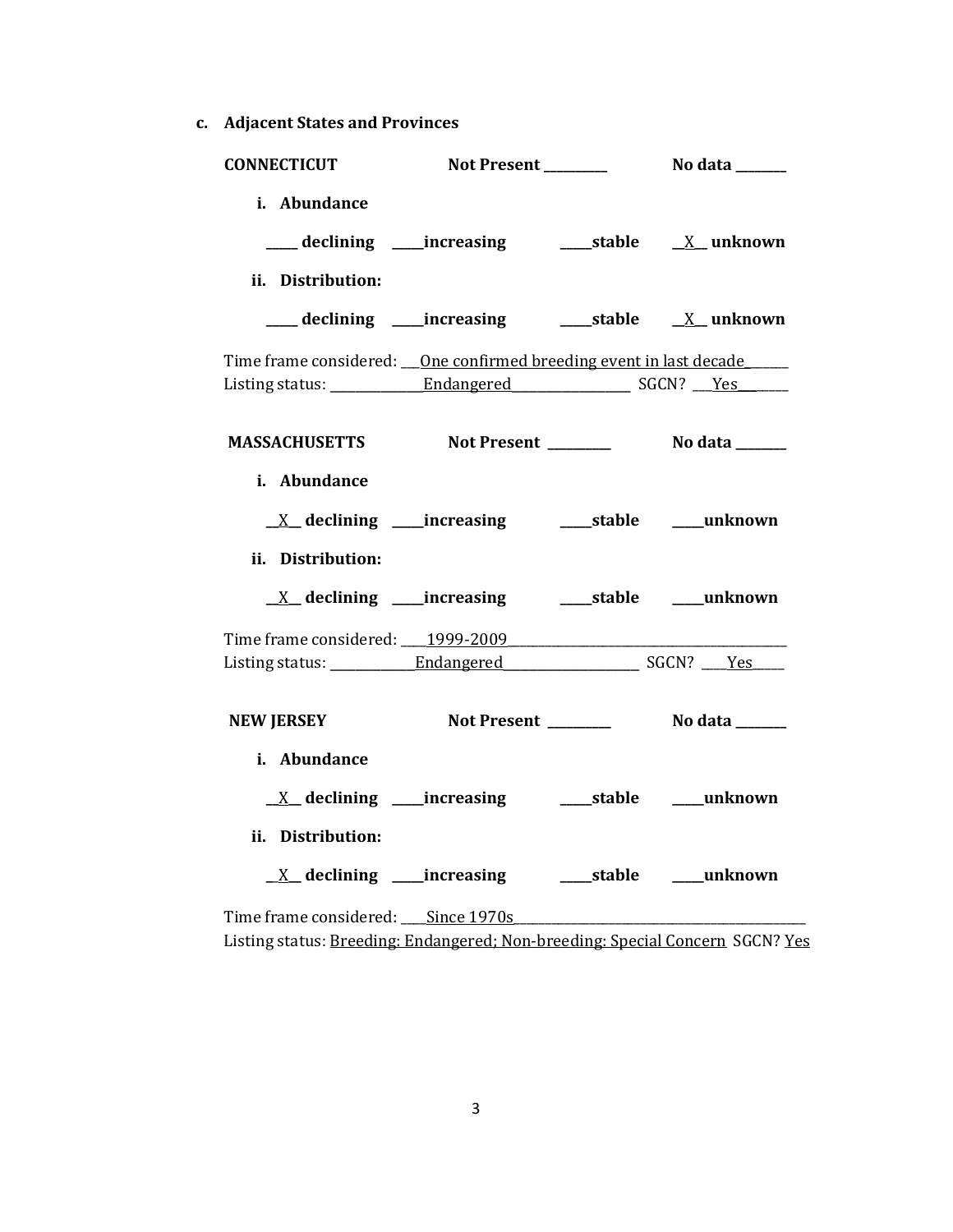| <b>ONTARIO</b>                                           |                                                              |  |
|----------------------------------------------------------|--------------------------------------------------------------|--|
| i. Abundance                                             |                                                              |  |
|                                                          |                                                              |  |
|                                                          |                                                              |  |
| ii. Distribution:                                        |                                                              |  |
|                                                          |                                                              |  |
| Time frame considered: 1981-85 to 2001-05                |                                                              |  |
|                                                          |                                                              |  |
|                                                          |                                                              |  |
| PENNSYLVANIA Not Present ________ No data ______         |                                                              |  |
| i. Abundance                                             |                                                              |  |
|                                                          |                                                              |  |
|                                                          | <u>X</u> declining ____increasing _______stable ____unknown  |  |
| ii. Distribution:                                        |                                                              |  |
|                                                          | <u>X</u> declining ____increasing _______stable _____unknown |  |
| Time frame considered: BBA shows 42% decline since 1980s |                                                              |  |
|                                                          |                                                              |  |
|                                                          |                                                              |  |
| <b>QUEBEC</b>                                            |                                                              |  |
| i. Abundance                                             |                                                              |  |
|                                                          |                                                              |  |
| ii. Distribution:                                        |                                                              |  |
|                                                          |                                                              |  |
| Time frame considered: <u>Since 1984-89 (first BBA)</u>  |                                                              |  |
|                                                          |                                                              |  |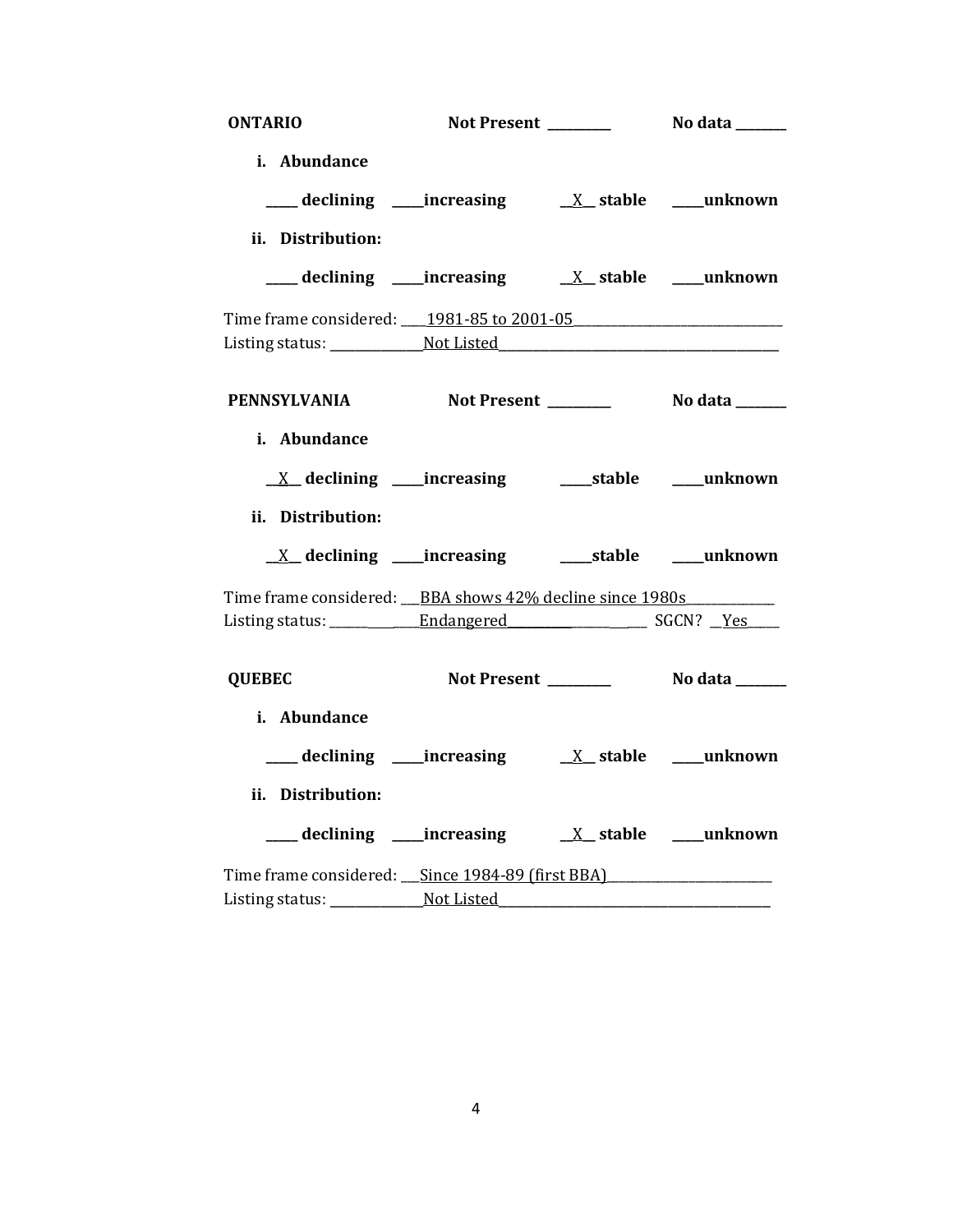| <b>VERMONT</b>                                                   |                                                          |                |
|------------------------------------------------------------------|----------------------------------------------------------|----------------|
| i. Abundance                                                     |                                                          |                |
|                                                                  | ___ declining _X_ increasing _______stable ______unknown |                |
| ii. Distribution:                                                |                                                          |                |
|                                                                  |                                                          |                |
| Time frame considered: _BBA shows 71% increase since early 1980s |                                                          |                |
|                                                                  |                                                          |                |
| d. NEW YORK                                                      |                                                          | No data $\_\_$ |
| <i>i.</i> Abundance                                              |                                                          |                |
|                                                                  |                                                          |                |
| ii. Distribution:                                                |                                                          |                |
|                                                                  |                                                          |                |
| Time frame considered: 1980-85 to 2000-05                        |                                                          |                |

### **Monitoring in New York.**

A three-year pilot study of the National Marshbird Monitoring Program was conducted from 2009- 2011 at selected wetlands across the state. Surveys continued in 2012. In addition, the Marsh Monitoring Program through Bird Studies Canada has long term marsh bird monitoring routes in the Great Lakes Basin part of New York. The American bittern is a target species in both of these survey protocols.

### **Trends Discussion:**

The second breeding bird atlas (BBA) in New York shows a decline in occupancy of 10% from 1980- 85 to 2000-05. Long-term data is not available range-wide; however, habitat trends suggest that substantial declines of 30-70 percent have probably occurred.

Breeding Bird Survey (BBS) data (1966-1989) indicate a decline in the north-central U.S. (Hands et al. 1989, Brewer et al. 1991) and possibly in New England (USFWS 1987), due mainly to loss and degradation of wetlands. BBS data suggest a 2.4% annual decline in U.S. populations between 1966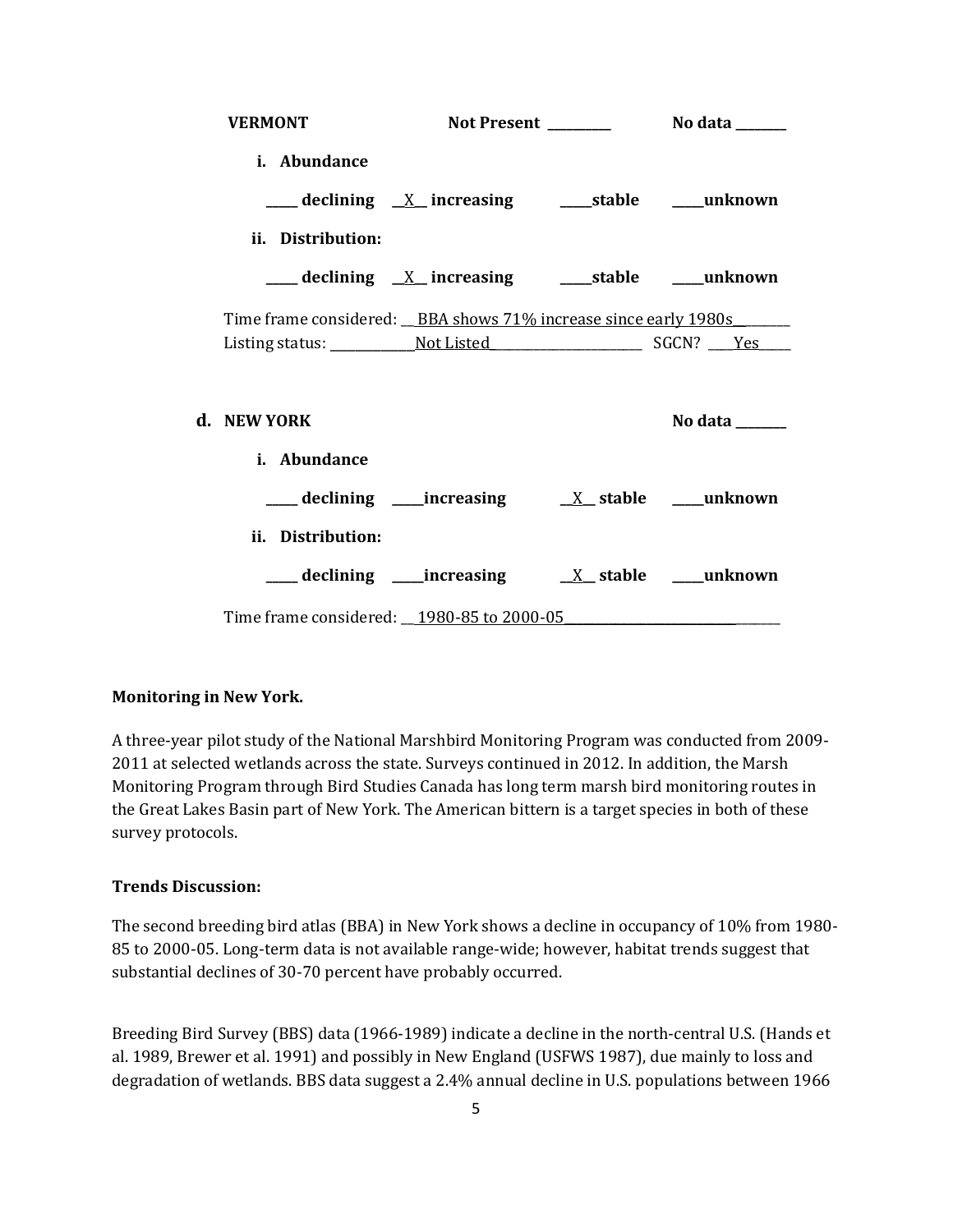and 1989, but no significant trends were evident for populations in the eastern U.S. or Canada; other sources suggest that declines have occurred in portions of New York and in southern New England, Pennsylvania, New Jersey, and Delaware (Gibbs and Melvin 1992). Eaton (1988) stated that the species had declined in New York since the 1950s.



**Figure 1**. Distribution of American bittern in North America (Birds of North America Online).



**Figure 2.** Known locations of American bittern from the NYS Breeding Bird Atlas (NYSDEC).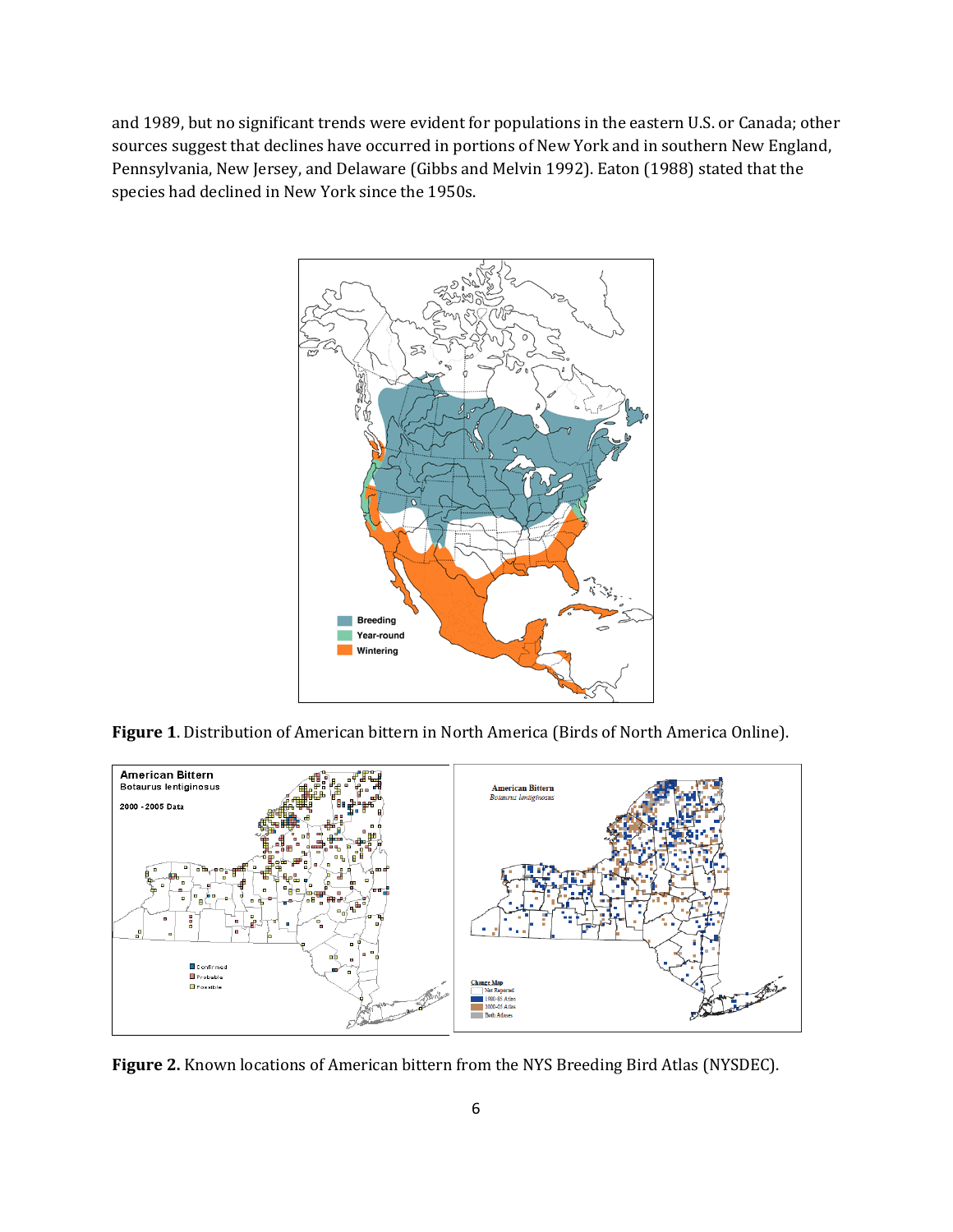

**Figure 3**. Conservation status of American bittern in North America (NatureServe 2012).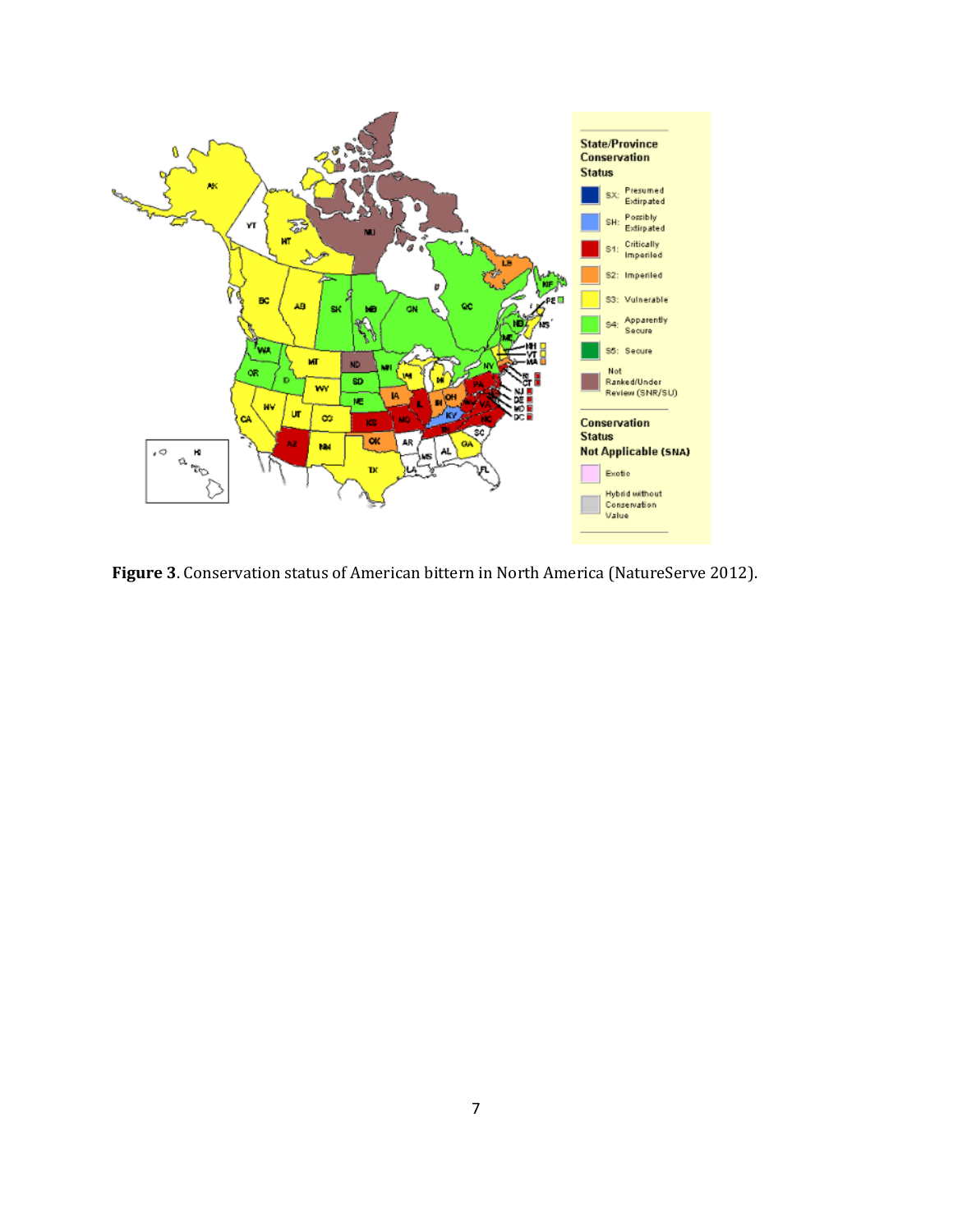**III. New York Rarity, if known** (provide numbers or percent of state occupied, include citations and maps)**:**

| <b>Historic</b><br>(select one) | # of Animals | <u># of Locations</u> | % of State |
|---------------------------------|--------------|-----------------------|------------|
| prior to 1970                   |              |                       |            |
| prior to 1980<br>prior to 1990  |              | 534 blocks            |            |
|                                 |              |                       |            |

### **Details of historic occurrence:**

Breeding Bird Atlas data from 1980-85 show statewide distribution with concentrations in the northern part of the state. Eaton (1988) stated that the species had declined since the 1950s.

| Current | # of Animals | # of Locations | % of State |
|---------|--------------|----------------|------------|
|         |              | 478 blocks     |            |

# **Details of current occurrence:**

Breeding Bird Atlas data from 2000-05 documented occupancy in 9% of the state, a 10% decrease in occupancy since the first Atlas in 1980-85 (McGowan and Corwin 2008).

# **New York's Contribution to Species North American Range:**

| <b>Distribution</b> (percent of NY where species occurs) |           | <b>Abundance</b> (within NY distribution) |
|----------------------------------------------------------|-----------|-------------------------------------------|
|                                                          | $0 - 5\%$ | __ abundant                               |
| X                                                        | $6 - 10%$ | common                                    |
|                                                          | 11-25%    | <sub>__</sub> fairly common               |
|                                                          | 26-50%    | $\underline{X}$ uncommon                  |
|                                                          | $>50\%$   | rare                                      |

# **NY's Contribution to North American range**

- $X$  0-5%
- $-6-10\%$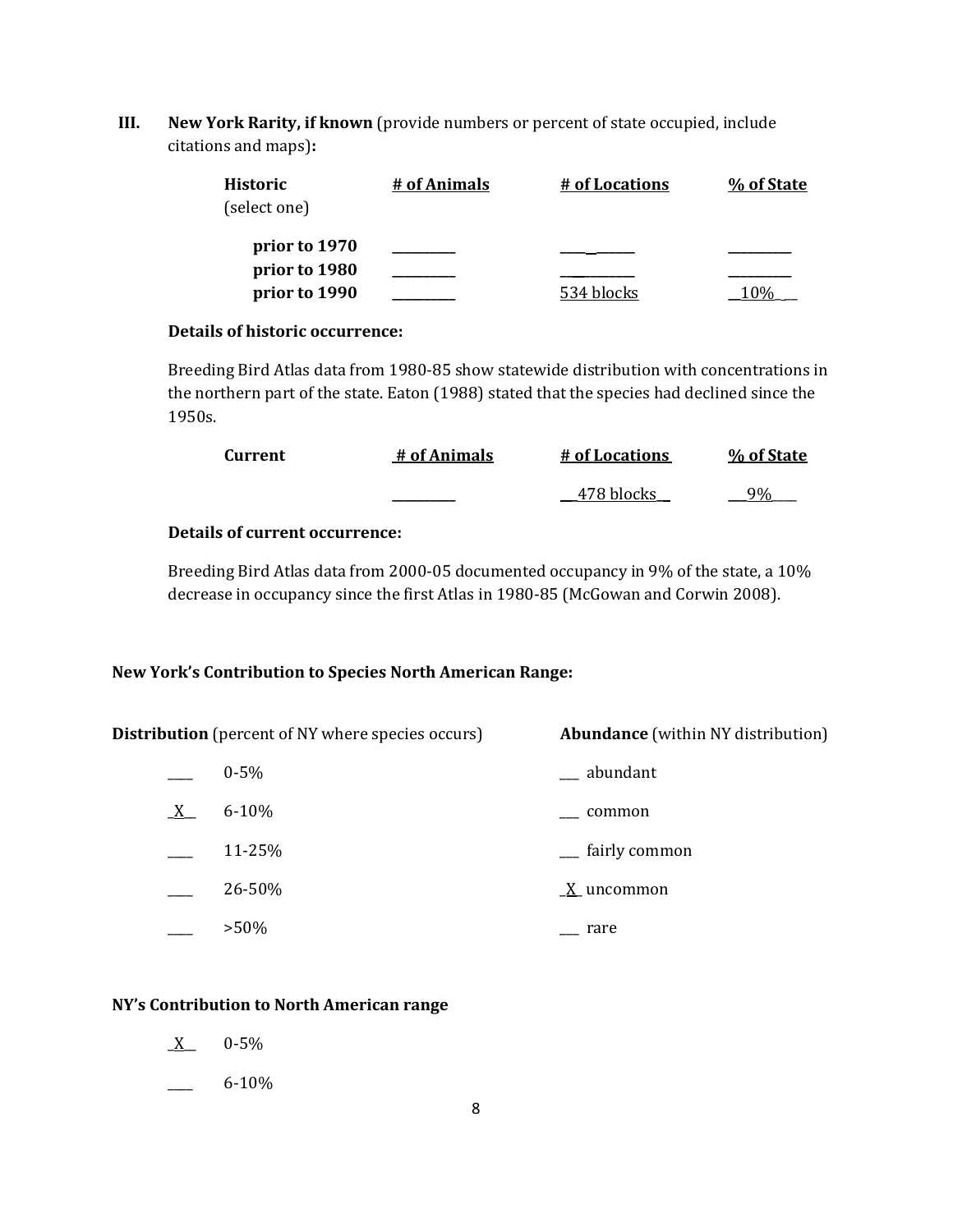- \_\_\_\_ 11-25%
- \_\_\_\_ 26-50%
	- \_\_\_\_ >50%

## **Classification of New York Range**

\_\_X\_\_ Core

\_\_\_\_\_ Peripheral

\_\_\_\_\_ Disjunct

**\_\_\_\_\_\_\_\_\_\_\_**

**Distance to core population:**

### **Rarity Discussion:**

The North American population is estimated at 10,000 to 1,000,000 individuals (NatureServe). New York lies well within the main distribution.

- **IV. Primary Habitat or Community Type** (from NY crosswalk of NE Aquatic, Marine, or Terrestrial Habitat Classification Systems):
	- 1. Freshwater Marsh
	- 2. Great Lakes Freshwater Estuary Marsh
	- 3. Wet Meadow/Shrub Swamp
	- 4. Old Field Managed Grasslands
	- 5. Native Barrens and Savannah
	- 6. Open Alkaline Peatlands
	- 7. Open Acidic Peatlands
	- 8. Estuarine, Freshwater Intertidal, Tidal Wetland, Freshwater Tidal Marsh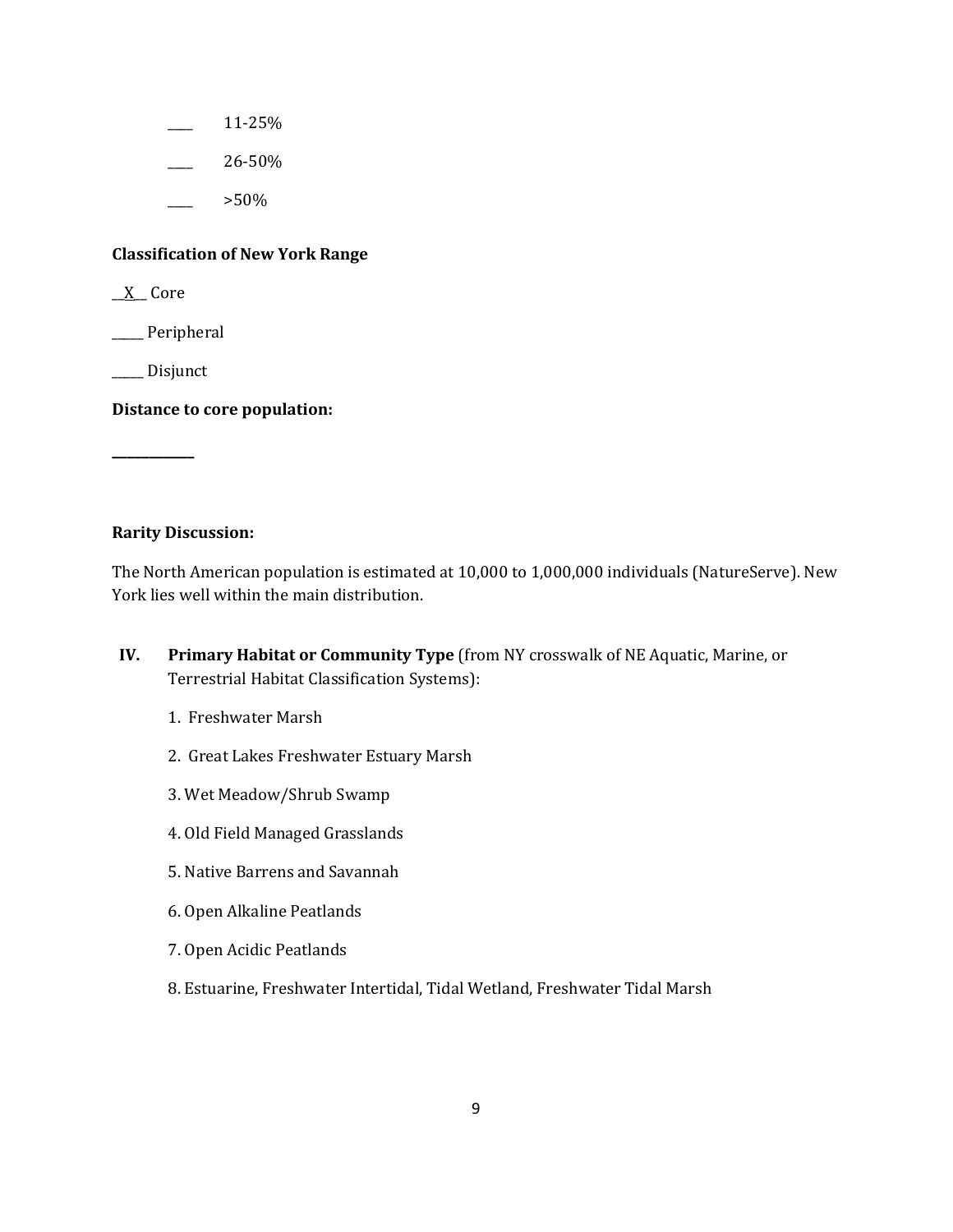## **Habitat or Community Type Trend in New York:**

| $X$ Declining              | Stable | Lncreasing                                             |              |     | Unknown |
|----------------------------|--------|--------------------------------------------------------|--------------|-----|---------|
|                            |        | <b>Time frame of decline/increase:</b> Since the 1950s |              |     |         |
| <b>Habitat Specialist?</b> |        | - Yes                                                  | X No         |     |         |
| <b>Indicator Species?</b>  |        | <b>Yes</b>                                             | $\mathbf{X}$ | No. |         |

## **Habitat Discussion:**

American bitterns breed in freshwater wetlands with tall emergent vegetation, especially larger wetlands with abundant amphibian populations, and rarely tidal marshes. Eaton (1914) suggested that there were occurrences in New York at marshes of less than four hectares. This bittern seems to be adaptable to a wide variety of wetland habitats, ranging from margins of boreal lakes in Quebec (DesGranges and Houde 1989) to dense cattail marshes in New York (Andrle and Carroll 1988), and can thrive at wetlands of many types as long as suitable prey and adequate cover are available (Gibbs et al. 1991). Nesting can also occur in grasslands adjacent to wetland habitat.

# **V. New York Species Demographics and Life History**

### **\_\_**X**\_\_ Breeder in New York**

- **\_\_**X**\_\_ Summer Resident**
- **\_\_\_\_\_ Winter Resident**
- **\_\_\_\_\_ Anadromous**

**\_\_\_\_\_ Non-breeder in New York**

- **\_\_\_\_\_ Summer Resident**
- **\_\_\_\_\_ Winter Resident**
- **\_\_\_\_\_ Catadromous**
- \_\_\_\_\_ **Migratory only**
- **\_\_\_\_\_ Unknown**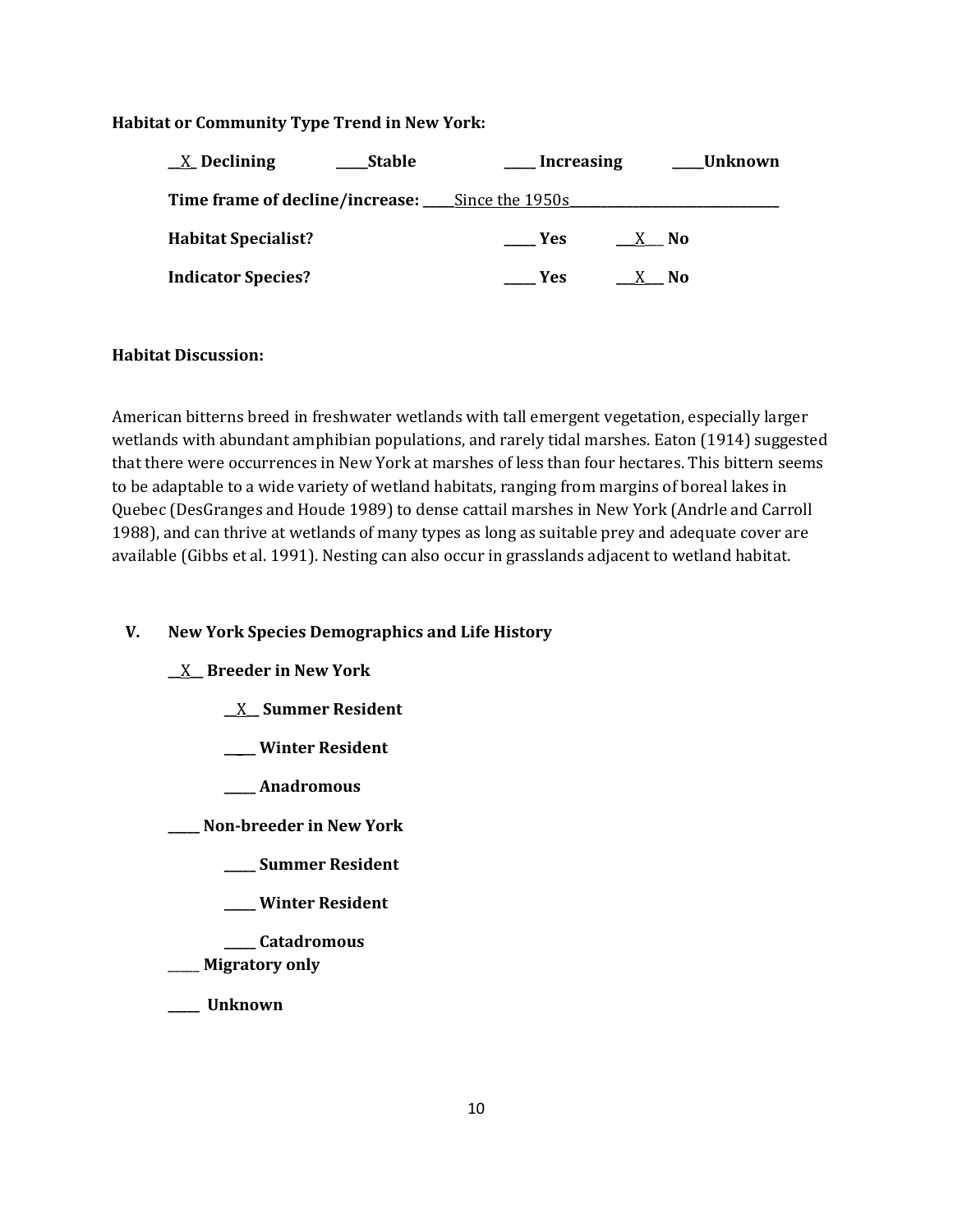### **Species Demographics and Life History Discussion:**

Remarkably little is known about the biology of this species. There is no information on age at first breeding, but it is 1 year in the closely related Eurasian Bittern. The maximum reported longevity is 8 years, 4 months. Minimal information is available on the effects of predation or parasites and disease. The species is thought to undergo extensive, post-breeding dispersal (Lowther et al. 2009).

Because of extensive post-breeding dispersal (Cramp 1977), bitterns are able to colonize new areas and persist as small, isolated populations. The species also seems adaptable to a wide range of wetland habitats.

## **VI. Threats:**

## **Threats Discussion:**

The most serious factor limiting populations is availability of wetland habitat. Loss is due to drainage, filling, conversion to agriculture or recreational use, siltation, and pollution. The entire life cycle is dependent on wetlands, yet over half the original wetlands in the conterminous U.S. have been destroyed (Tiner 1984). The most serious losses have occurred among palustrine emergent wetlands, of which about 4.75 million acres (1.92 million ha) were lost between the mid-1950s and mid-1970s (Tiner 1984). Inland, freshwater wetlands, the most important nesting and wintering areas, are among the most threatened habitats (Tiner 1984). Larger wetlands (greater than 10 ha) may support large portions of regional nesting populations, and loss of these wetlands can be critical to populations in many areas. Fortunately, many of the larger emergent marshes and marsh complexes in New York are publicly owned and managed for wildlife habitat.

Agricultural chemicals may have significant, indirect effects by entering wetlands via runoff from upland areas and reducing prey populations. Many of this bird's prey, including aquatic insects, crayfish, and amphibians, are vulnerable to agricultural pesticides.

Threat from acid rain is related to high proportion of amphibians in the American bittern's diet. However, wetlands are typically buffered against shifts in acidity. Wading birds tend to be susceptible to many diseases such as avian cholera, botulism, lice and mites, but little is known about the effects of disease and parasites on reproduction (NatureServe 2013).

#### **Are there regulatory mechanisms that protect the species or its habitat in New York?**

**\_\_\_\_\_\_ No \_\_\_\_\_ Unknown**

**\_\_**X\_\_\_ **Yes** 

American bittern is protected under the Migratory Bird Treaty Act of 1918. The Freshwater Wetlands Act provides protection for wetlands greater than 12.4 acres in size under Article 24 of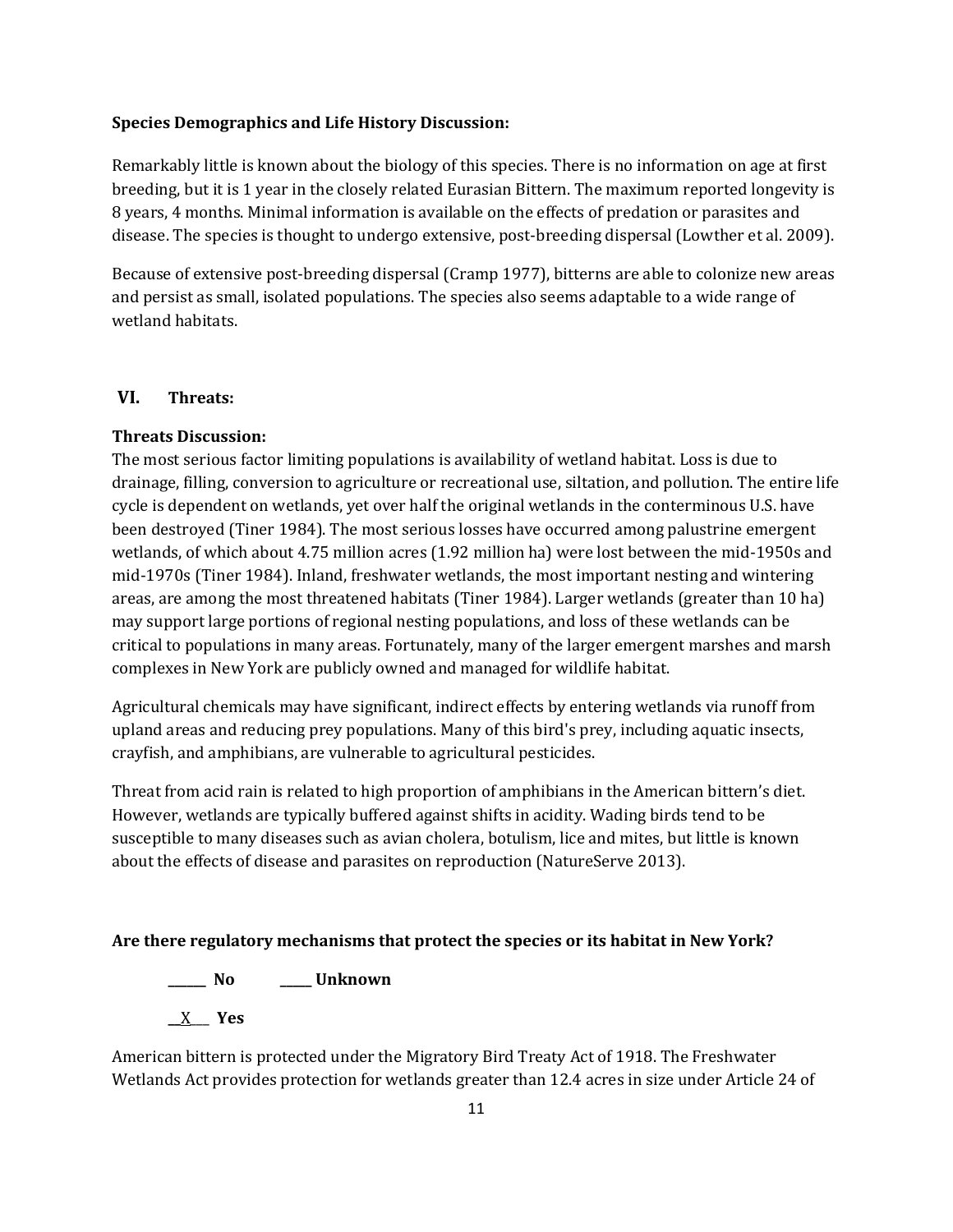the NYS Conservation Law. Small wetlands that serve as important alternate feeding sites and as "stepping stones" during movements between larger wetlands, receive no legal protection in New York.

# **Knowledge of management/conservation actions that are needed for recovery/conservation, or to eliminate, minimize, or compensate for the identified threats:**

Large wetlands (>12 acres) with abundant emergent vegetation need preservation, protection, and improvement (Gibbs and Melvin 1992). It is important to prevent chemical contamination, siltation, eutrophication, and other forms of pollution in marsh habitats and to control invasive species (such as purple loosestrife). When managing large wetland complexes for waterfowl, consider retaining areas with cattails and bulrush.

| <b>Conservation Actions</b>    |                                       |  |
|--------------------------------|---------------------------------------|--|
| <b>Action Category</b>         | Action                                |  |
| <b>Education and Awareness</b> | Awareness & Communications            |  |
| <b>Education and Awareness</b> | Training                              |  |
| Land/Water Protection          | Site/Area Protection                  |  |
| Land/Water Protection          | Resource/Habitat Protection           |  |
| Land/Water Management          | Site/Area Management                  |  |
| Land/Water Management          | Invasive/Problematic Species Control  |  |
| Land/Water Management          | Habitat & Natural Process Restoration |  |

Conservation actions following IUCN taxonomy are categorized in the table below.

The Comprehensive Wildlife Conservation Strategy (NYSDEC 2005) includes recommendations for the following actions for freshwater marshbirds.

### **Curriculum development:**

Utilize education as a tool for reducing wetland loss and the possible detrimental effects of human disturbance.

## **Fact sheet:**

Promote the establishment of buffer areas around agricultural fields and developments.

### **Habitat management:**

- Restore wetland habitat and improve water level control.
- Evaluate the extent to which management actions can reduce nest and chick losses via predator management and water level regulation.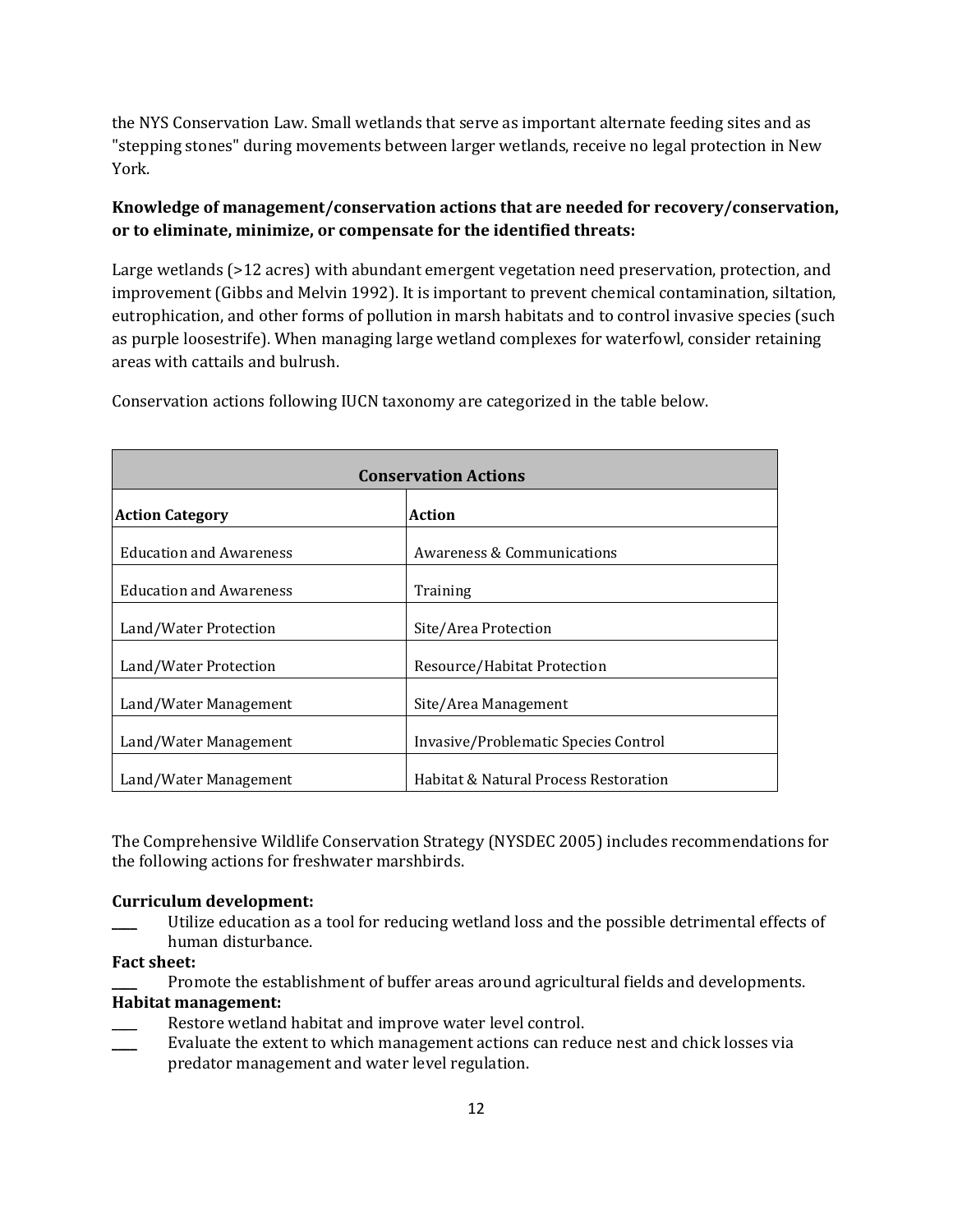- \_\_\_\_ Promote the use of Farm Bill and Landowner Incentive program funds to manage and restore appropriate habitat.
- Adapt wetland management practices throughout the range of these species so they can simultaneously benefit waterfowl, marsh birds, and other water birds.
- For endangered, threatened or rapidly declining marsh bird species/populations, protect all sites currently in use, and all historic sites of suitable habitat.

#### **Habitat monitoring:**

- \_\_\_\_ Identify and prepare a catalog of key migratory staging, molting areas, and wintering grounds.
- Prepare a catalog, where possible, of breeding sites, identifying and mapping sites at a course scale to select those worthy of monitoring.
	- Investigate diet and nutrition in relation to breeding habitat quality and prey populations.

#### **Habitat research:**

- Evaluate habitats by a variety of techniques at multiple scales to better understand the micro- and macro- habitat features important to nest site selection.
- \_\_\_\_ Conduct controlled experiments to see which management actions are effective locally in producing habitat suitable for marsh birds.

#### **Invasive species control:**

- \_\_\_\_ Identify invasive species which have the potential to negatively impact marsh birds and quantify impact.
- Reduce the spread and colonization of new sites by invasive exotic species.
- Where feasible, control invasive species, which are known to have detrimental effects on marsh birds, to reduce negative impact (i.e. promote the implementation of biological controls to combat purple loosestrife).

#### **Life history research:**

- \_\_\_\_ Conduct demographic studies at selected sites across the species' breeding range to identify "source" and "sink" populations, thus the regions most important for maintaining a breeding population.
- \_\_\_\_ Conduct studies of habitat use, prey availability, and diet at migratory staging and molting areas and wintering grounds to assess possible threats and limiting factors.
- \_\_\_\_ Investigate aspects of behavioral ecology, such as mate selection, mate fidelity, spacing behavior, coloniality, dispersal, and post-fledging parental care.
- Periodically monitor the levels of contaminants in marsh birds and their eggs to assess trends and determine effects on eggshell thinning, behavioral modification, chick development, nesting success, and juvenile survival.

#### **Modify regulation:**

\_\_\_\_ Concurrently with management actions, efforts should be pursued vigorously to protect the quality and quantity of available wetland habitat and minimize wetland loss.

### **New legislation:**

Develop and implement a noxious weed law to control the introduction and distribution of invasive exotic species.

#### **New regulation:**

Maintain water quality in nesting marshes and discourage use of pesticides on public lands to prevent reduction of insect populations and contamination of wetlands.

#### **Population monitoring:**

Refine monitoring techniques to better detect population trends and determine the cause of these changes.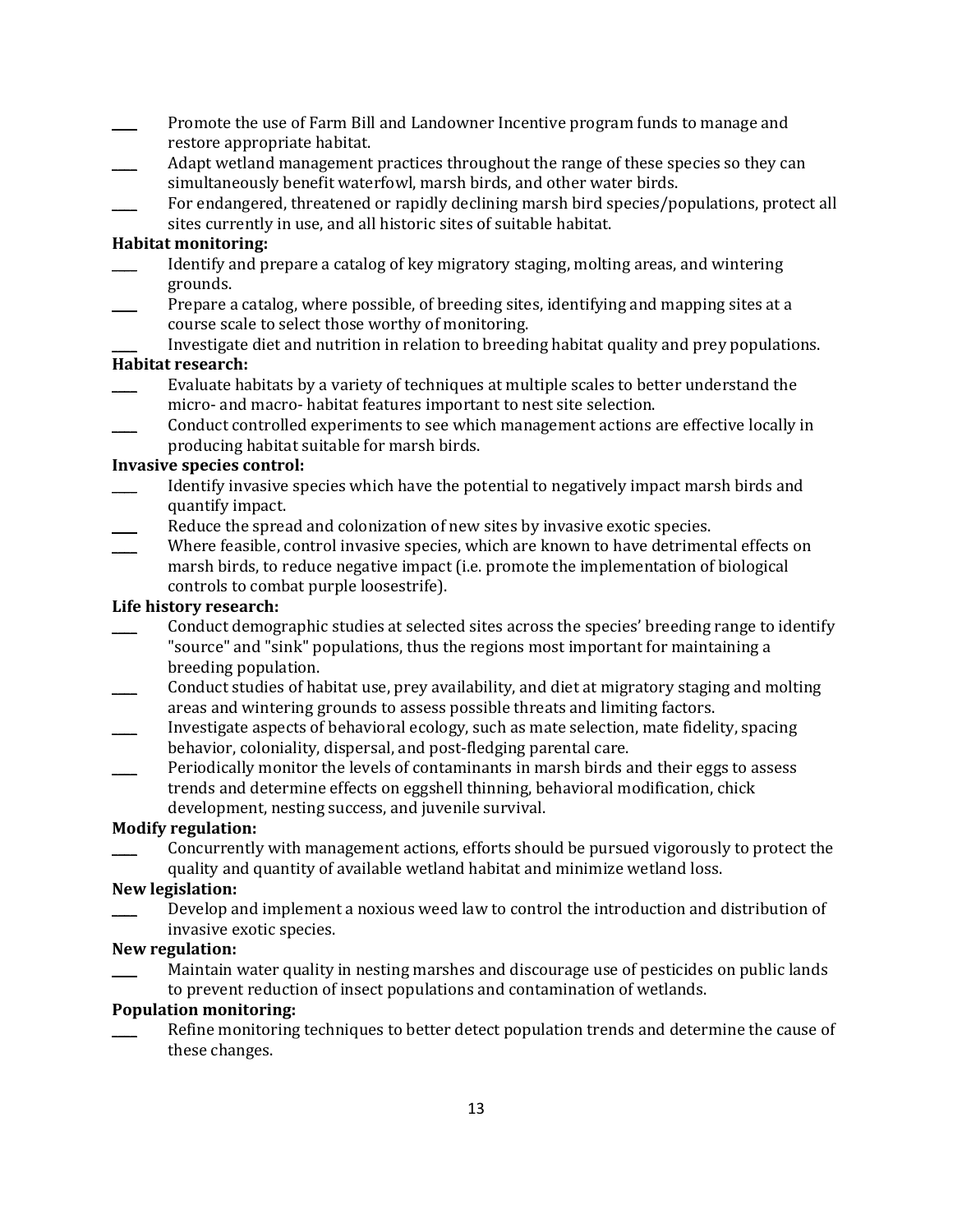- \_\_\_\_ Initiate baseline population surveys to determine abundance and distribution and periodically resurvey to detect trends
- \_\_\_\_ Study metapopulation dynamics and demography, focusing on such parameters as survival, age at first breeding, recruitment, dispersal, and the factors that affect them, using colorbanded or radio-tagged birds.

# **Regional management plan:**

\_\_\_\_ Collaborate with existing planning initiative such as the North American Waterbird Plan, Bird Conservation Regional Plans and other regional efforts.

# **VII. References**

Andrle, R.F. and J.R. Carroll, eds. 1988. The Atlas of Breeding Birds in New York State. Cornell University Press, Ithaca, NY.

Brewer, R., G.A. McPeek, and R.J. Adams, Jr. 1991. The Atlas of Breeding Birds of Michigan. Michigan State University Press, East Lansing, Michigan. xvii + 594 pp.

Cramp, S. ,ed. 1977. Handbook of the Birds of Europe, the Middle East, and North Africa; the Birds of the Western Paleartic. Vol. 1: Ostrich to Ducks. Oxford University Press, Oxford, England. 722 pp.

Desgranges, J. L., and B. Houde. 1989. Effects of acidity and other environmental parameters on the distribution of lacustrine birds in Quebec. In J. L. DesGranges (editor) Studies of the Effects of Acidification on Aquatic Wildlife in Canada: Lacustrine Birds and Their Habitats in Quebec. Can. Wildl. Serv. Occas. Pap. No. 67.

Eaton, E. H. 1914. Birds of New York. Part 2. Univ. of the State of New York, Albany.

Eaton, S.W. 1988. American bittern, *Botaurus lentiginosus*. Pages 32-33 in The Atlas of breeding birds in New York State (R.F. Andrle and J.R. Carroll, eds.). Cornell University Press, Ithaca, NY.

Gibbs, J. P., J. R. Longcore, D. G. McAuley, and J. K. Ringelman. 1991. Use of wetland habitats by selected nongame water birds in Maine. U. S. Fish & Wildlife Service, Fish and Wildlife Research 9, 57 pp.

Gibbs, J. P., and S. M. Melvin. 1992. American bittern, *Botaurus lentiginosus*. Pages 51-69 in K. J. Schneider and D. M. Pence, editors. Migratory nongame birds of management concern in the Northeast. U.S. Fish and Wildlife Service, Newton Corner, Massachusetts. 400 pp.

Hands, H. M., R. D. Drobney, and M. R. Ryan. 1989. Status of the American bittern in the northcentral United States. Missouri Coop. Fish Wildl. Res. Unit Rep. 13 pp.

McGowan, K.J. 2008. American bittern, *Botaurus lentiginosus*. Pages 156-157 *in* The Second Atlas of Breeding Birds in New York State (K.J. McGowan and K. Corwin, editors). Cornell University Press, Ithaca, NY.